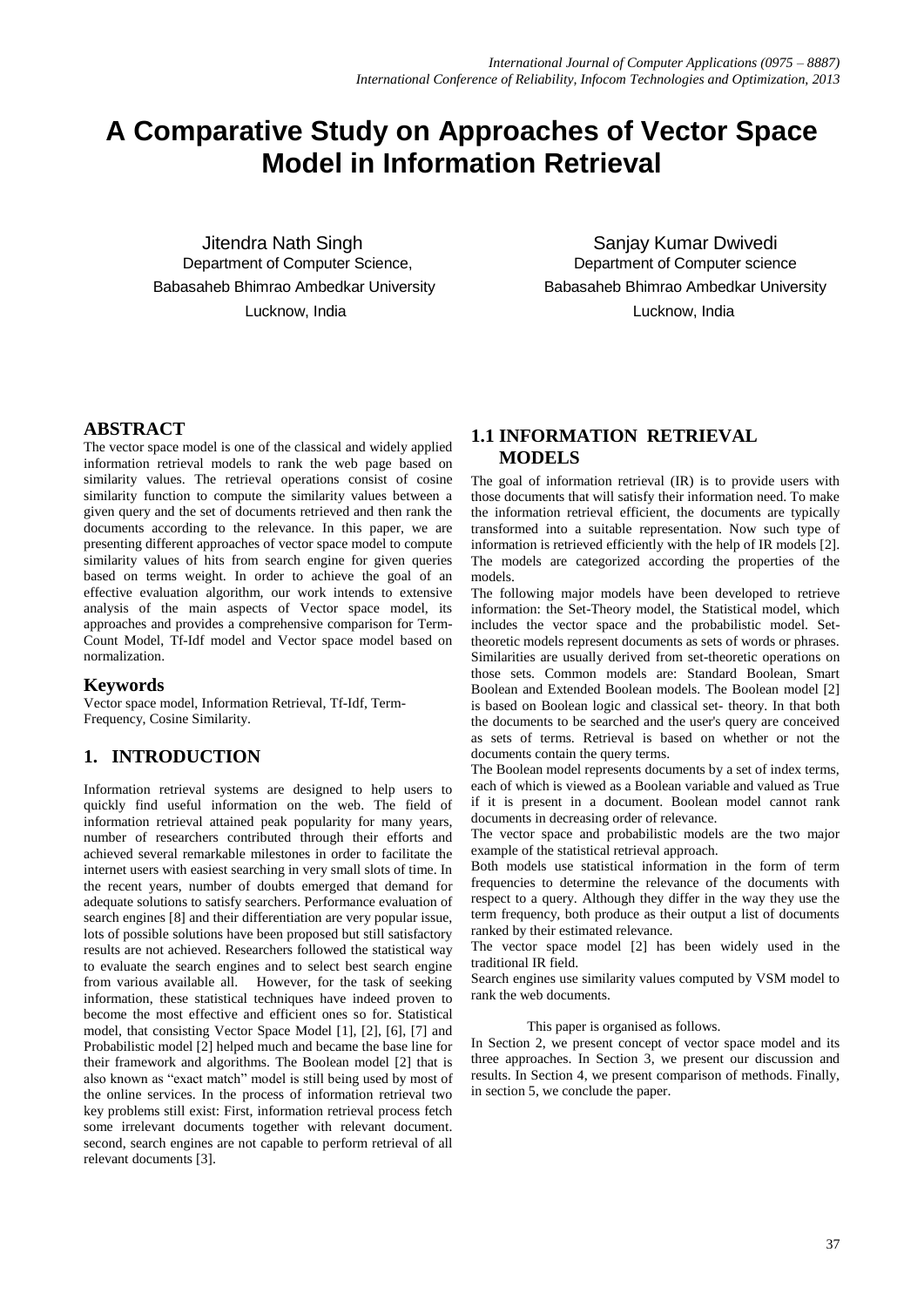### **2. VECTOR SPACE MODEL (VSM)**

The vector space model represents documents and queries as vectors in multidimensional space, whose terms are used as dimensions to build an index to represent the documents.

Each dimension corresponds to separate term. If a term occurs in the document, its value in the vector is non-zero. It is used in information retrieval, indexing and relevant ranking and can be successfully used in evaluation of web search engines. The vector space model procedure can be divided into three stages. The first stage is the document indexing where content bearing terms are extracted from the document text. The second stage is the weighting of the indexed terms to enhance retrieval of documents relevant to the user. In the last stage, rank the documents with respect to the query according to a similarity values. A common similarity measure known as cosine measure determines angle between the document vector and the query vector. The angle between two vectors are considered as a measure of divergence between the vectors, cosine angle is used to compute the numeric similarity, determines angle between the document vector and the query vector when they are represented in V-dimensional Euclidian space where V is the size. The similarity function [4] between documents vectors Di and query Q is given by,

Cosine
$$
\theta = \text{Sim}(Q, D_i) = \frac{\sum_{j=1}^{V} w_{Q,j} \times w_{ij}}{\sqrt{\sum_{j=1}^{V} w_{Q,j}^2 \times \sqrt{\sum_{j=1}^{V} w_{ij}^2}}}
$$
 (1)

Where  $\mathbf{w_{ij}}$  is the weight of term j in document i and  $\mathbf{w_{0j}}$  is the weight of term j in the query. The denominator in this equation, called the normalisation factor, discards the effect of documents length on document scores. The weight  $WQ_i$  is defined similar way as  $W_{i,j}$  but computing the weight of query vector (the first term in the denominator of Eq.1) requires access to every document, not just the terms specified in the query and for second term in the denominator, it is very difficult to calculate weight of each term in documents. So to avoid the problem of these normalisation factors, we use the square root of the number of terms in a document as normalisation factor. With this approximation, the similarity function [12] between documents vectors Di and query Q is given by

$$
\sin(Q, D_i) = \frac{\sum_{j=1}^{V} w_{Q,j} \times w_{i,j}}{\sqrt{\text{number of terms in document Di}}}
$$
 (2)

The term weighting scheme plays an important role in similarity measure. So based on weighting scheme different approaches [11] of vector space models have been derived (Tf only, Idf only, and combination of these two).

### **2.1 Term –Count Model**

In this model, and any other models, we need database collection to retrieve documents, input query and index term. The terms are single words or keywords. If words are chosen to be terms, the dimensionality of the vector is the number of words in the vocabulary. Relevance ranking of documents in a keyword search can be calculated, using the assumptions of document similarities, by comparing the deviation of angles between each document vector and the original query vector where the query is represented as the same kind of vector as the documents using Eq2. In Term- count model [9] weight of terms has been computed using local information only (i.e. Term frequency) given by.

$$
WEIGHT = W_{I,J} = TF_{IJ} \qquad (4)
$$

Where  $TF_{11}$  = Frequency of term j in documents i.

# *2.***2 Tf-Idf** *(***Classical***)* **Vector Space Model.**

In information retrieval or text mining, the term frequency – inverse document frequency also called as Tf-Idf, is a wellknown method to evaluate how important is a word in a document. It is often used as weighting factor in information retrieval.Tf-Idf [5] is also a very interesting way to convert the textual representation of information into a [Vector Space](http://en.wikipedia.org/wiki/Vector_space_model)  [Model](http://en.wikipedia.org/wiki/Vector_space_model) (VSM). Unlike the Term Count Model, Tf-Idf incorporates local and global information as shown in Eq3; hence weighting schemes use both local and global information. The observation here is that if cosine angle is near to 1, the documents are more similar to query terms. On the basis of cosine values calculated, these models rank the retrieved documents on the similarity score. The weight of term in document vector can be determined using  $Tf \times Idf$ method. The weight of term is measured how often the term j occurs in the document i (the term frequency  $tf_{i,i}$ ) and Idf (the inverse document frequency). The weight of a term j in the document i is given by.

$$
\mathbf{w}_{ij} = \mathbf{T} \mathbf{f}_{ij} \times \mathbf{I} \, \mathbf{d} \mathbf{f}
$$
 & 
$$
\mathbf{d} \mathbf{f} = \mathbf{log} \frac{\mathbf{D}}{\mathbf{d} \mathbf{f}_j}
$$
 (3)

Where D is the number of documents in the document collection and  $df_i$  number of documents containing the query term,

# **2.3 Vector Space Model Based on Normalised Frequency**

In this model our objective is to improve the position of a document in the search engine ranking result. In this process normalization is a way of penalizing the term weights for a document and query. We apply commonly used normalization techniques given by.

#### 2.3.1 *Maximum Tf Normalization:*

The most popular normalization technique is normalization of individual Tf weights for a document by maximum Tf in the document.

The normalized frequency of a term *j* in document *i* is given by:

$$
\frac{f}{i,j} = \frac{Tf_{i,j}}{\max t f_{i,j}} \qquad (5)
$$

$$
f_{1,j}
$$
 = normalized frequency.

$$
Tf_{11} = \text{Frequency of term } j \text{ in documents } i.
$$

The normalized frequency [9], [10] of a term  $\mu$  in a query Q is given by.

$$
\frac{f}{Q,j} = 0.5 + 0.5 * \frac{Tf_{Qj}}{\max Tf_{Q1}} \quad (6)
$$

 $Tf_{01}$  = frequency of term j in query Q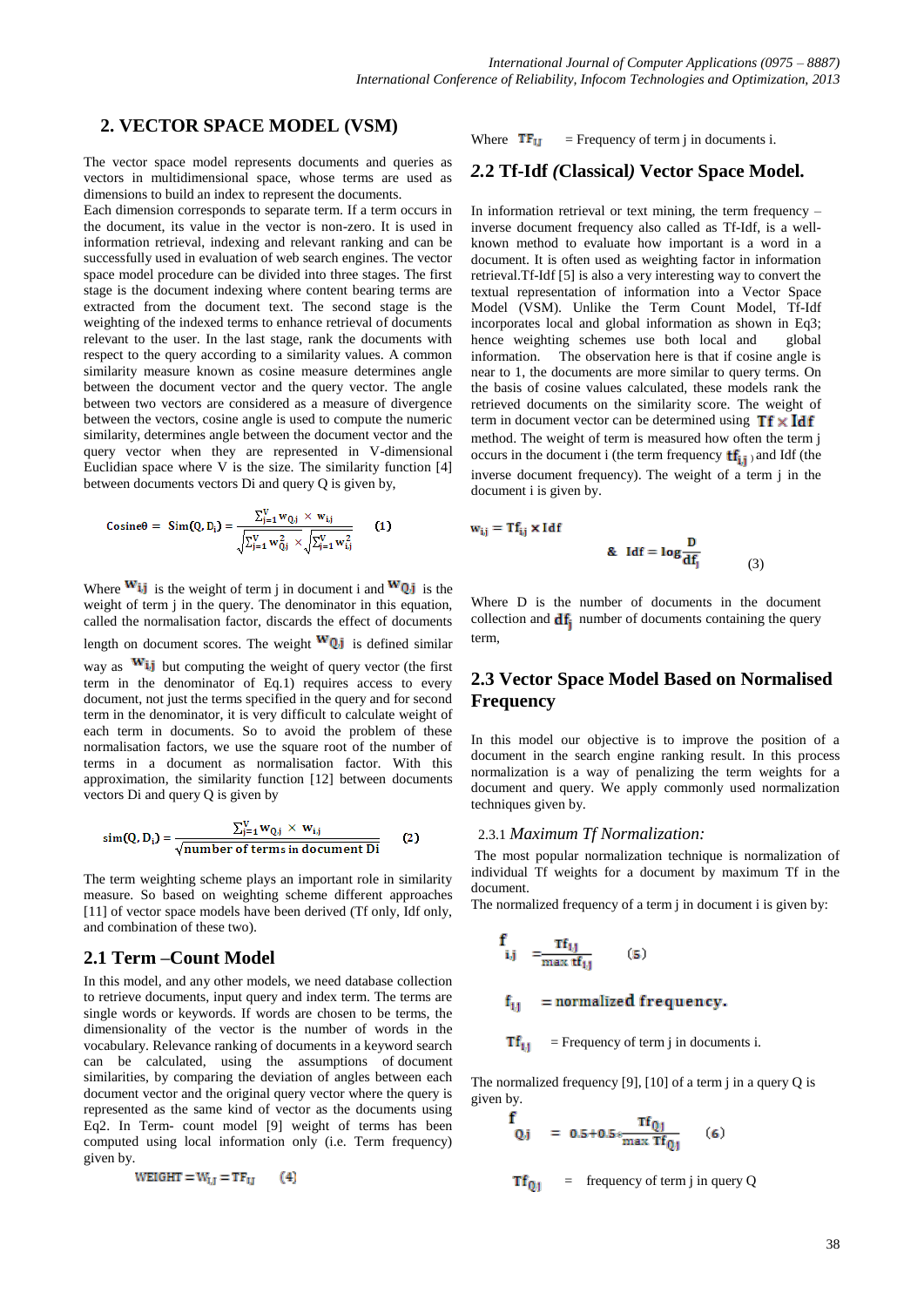$f_{0,i}$  = normalized frequency

It is restricting the Tf factors to maximum value of 1.0.

#### **3. EXPERIMENTAL RESULTS**

In the experiments, we applied the three approaches of vector space model to measure the relevance of web page. The experiments were based on an accepted number of TREC pattern queries. These queries contain 1, 2 or 3 terms. The query set contains 10 queries i.e. query Id from 1 to 10 given by.

| 1. Iodine in Blood          |
|-----------------------------|
| 2. Student Job              |
| 3. Survey Maps              |
| 4. Global Warming           |
| 5. Segrass                  |
| 6. Surface Area Evaporation |
| 7. Corn price               |
| 8. Food Service             |
| 9. Loan Proposal            |
| 10. Weather Radar           |
|                             |

We applied keyword based search on Google search engine and considered only top five documents from number of documents retrieved.

Ranking of documents depends on the similarity values computed by three approaches of VSM.The similarity values are based on occurrence of keywords. We only considered the title, snippet and meaningful words from retrieved documents and discarded the stop words like a, an, the, in, of, for etc.

We observed the relevance of documents based on term appearances in the documents and similarity values. In this experiment, we observed that all query terms were presented in all top five documents. So Idf value became constant using Eq3. So we considered Idf value 1 in such condition.

Based on experiments, we observed that two models, term-count model and Tf-Idf model show that they are producing higher rank to the documents that have more repetitive words. But it is not necessary that documents having more repetitive words are more relevant than short one. Due to that it affects documents ranking. It is also observed in these two models that if any document containing maximum number of query terms but length of document does not increase accordingly, it computed similarity

value above 1 which is not very appropriate. So we need to normalise frequency of terms in documents and queries, since normalisation decreases the differences in similarity values between documents and also improves the ranking of documents. Vector space model based on normalised frequency is as next approach of vector space models as discussed above.

# **DISCUSSION & COMPARISON OF METHODS**

Based on the experiments using three approaches of the vector space model, we have made certain observations. Comparison of three approaches of VSM is based on similarity value computed in Table1 using these three approaches and Eq2 as discussed above.

The Term-count model provided higher similarity values for long documents (documents containing more query terms) as compared to small documents, since these contain many words that are very often repeated thus for long documents similarity values will be higher. In Tf-Idf model, Tf-Idf weight is numerical statistics which shows the importance of words in the document.

If we use Eq1 as discussed in previous study [11], we need to compute weight of each term in the documents. Idf can be successfully used for filtering stop-words (a, an, the etc.) or most common words. That is why Tf-Idf model is better than termcount model in such situations. But we used Eq2, we did not need to compute weight of each term in the documents. It facilitates the computation easy. It is also observed that all query terms presented in all five documents, so Idf value was considered constant i.e. 1. Tf-Idf in such situations only depends on number of terms presented in the documents hence term-count and Tf-Idf models provided same similarity values as shown in Table 1. The VSM model based on normalized frequency provided low similarity values as compared to term-count and Tf-Idf models for those documents that contain more repetitive words because when the term frequency in the documents and the query is normalized, it reduces weight of terms in the documents and queries. The low document weight decreases the similarity score and it is observed that it changes the rank of such documents.

Table 1 show the experimental results based on all three approaches of VSM and cosine function given by Eq2.

|                |                  |                |                |                |                |                     | Table 1. Similarity values based on weight |                |                |                |                  |                |                |                |                |
|----------------|------------------|----------------|----------------|----------------|----------------|---------------------|--------------------------------------------|----------------|----------------|----------------|------------------|----------------|----------------|----------------|----------------|
| Q              | TERM-COUNT MODEL |                |                |                |                | <b>TF-IDF MODEL</b> |                                            |                |                |                | NORMALISED MODEL |                |                |                |                |
| ID             |                  |                |                |                |                |                     |                                            |                |                |                |                  |                |                |                |                |
|                | D1               | D <sub>2</sub> | D <sub>3</sub> | D <sub>4</sub> | D <sub>5</sub> | D <sub>1</sub>      | D <sub>2</sub>                             | D <sub>3</sub> | D <sub>4</sub> | D <sub>5</sub> | D <sub>1</sub>   | D <sub>2</sub> | D <sub>3</sub> | D <sub>4</sub> | D <sub>5</sub> |
| -1             | .7958            | .8944          | .9176          | 1.0            | .8944          | .7958               | .8944                                      | .9176          | 1.0            | .8944          | .3127            | .4472          | 0.3058         | 0.3401         | 0.4472         |
| 2              | 0.834            | 0.8728         | 0.6396         | 1.0            | 1.0            | 0.834               | 0.8728                                     | 0.6396         | 1.0            | 1.0            | 0.4170           | 0.4364         | 0.3198         | 0.3333         | 0.2984         |
| 3              | 1.0              | .9428          | .9176          | .6708          | .9128          | 1.0                 | .9428                                      | .9176          | .6708          | .9128          | .3211            | .3925          | .3823          | .3354          | .2282          |
| $\overline{4}$ | 1.0              | .6324          | .5773          | .8728          | 1.0            | 1.0                 | .6324                                      | .5773          | .8728          | 1.0            | .5163            | .6324          | .5773          | .4364          | .4082          |
| 5              | .4714            | 0.5            | 0.75           | .4714          | .4714          | .4714               | 0.5                                        | 0.75           | .4714          | .4715          | .2357            | 0.25           | 0.25           | .2357          | .2357          |
| 6              | 1.0              | 1.0            | 1.0            | 1.0            | 1.0            | 1.0                 | 1.0                                        | 1.0            | 1.0            | 1.0            | .4760            | .6123          | .4263          | .5214          | .5214          |
| $\overline{7}$ | 1.0              | 1.0            | .7559          | 1.0            | .6546          | 1.0                 | 1.0                                        | .7559          | 1.0            | .6546          | .2738            | .3000          | .3779          | .3553          | .3273          |
| 8              | .4264            | .8164          | .8164          | .9428          | .4082          | .4264               | .8164                                      | .8164          | .9428          | .4264          | .4264            | .4264          | .4264          | .4714          | .4082          |
| 9              | 1.0              | 1.0            | 1.0            | .8528          | .8164          | 1.0                 | 1.0                                        | 1.0            | .8528          | .8164          | .4264            | .3553          | .3779          | .4264          | .4082          |
| 10             | .9428            | 1.0            | 1.0            | .8528          | .8340          | .9428               | 1.0                                        | 1.0            | .8528          | .8340          | .3142            | .4264          | .5163          | .2842          | .2780          |

39